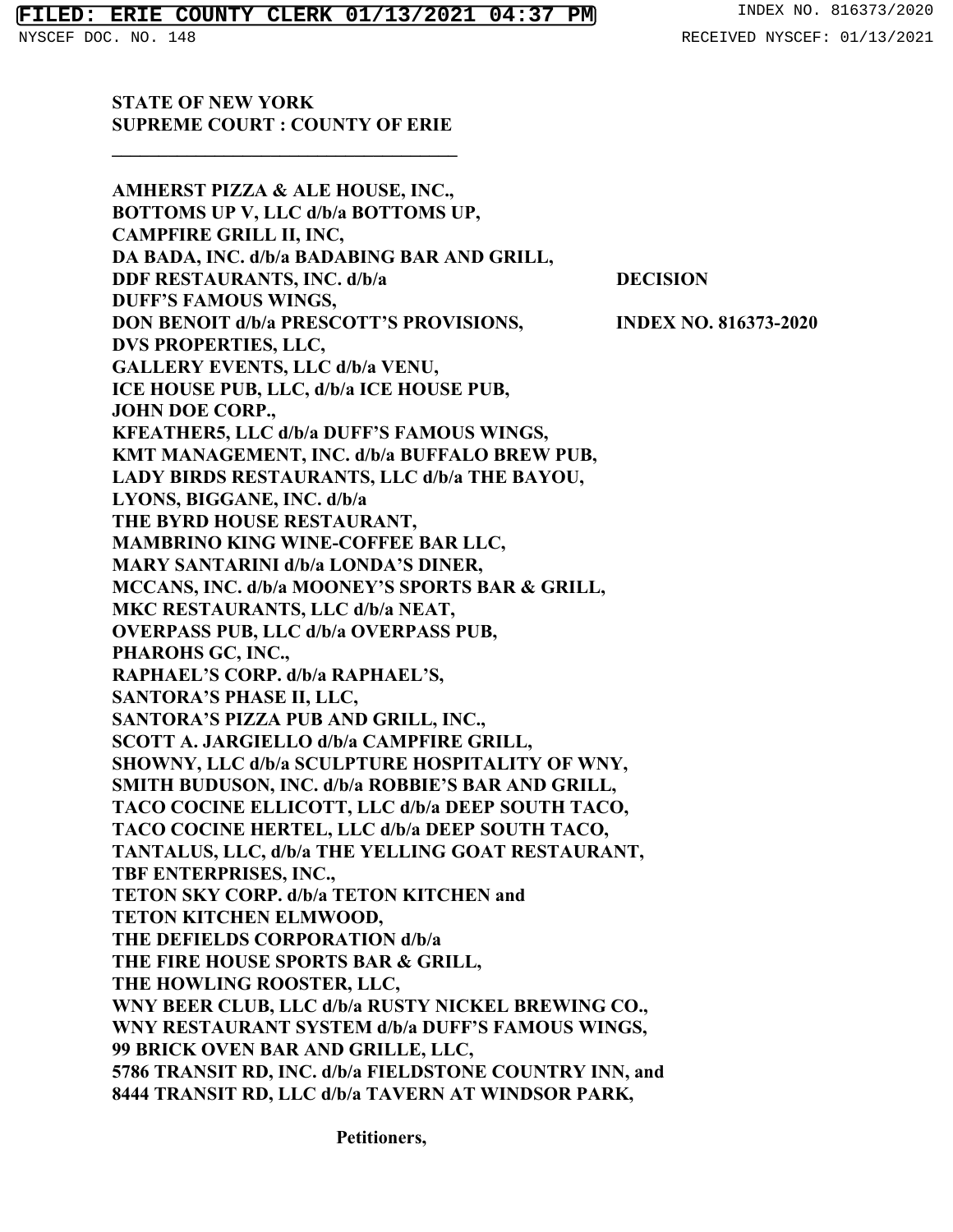**vs.**

**ANDREW M. CUOMO, in his official capacity as the Governor of the State of New York, NEW YORK STATE SENATE, NEW YORK STATE ASSEMBLY, NEW YORK STATE DEPARTMENT OF ECONOMIC DEVELOPMENT d/b/a EMPIRE STATE DEVELOPMENT CORPORATION, NEW YORK STATE DEPARTMENT OF HEALTH, NEW YORK STATE LIQUOR AUTHORITY, MARK C. POLONCARZ, in his official capacity as the County Executive for the County of Erie, and ERIE COUNTY DEPARTMENT OF HEALTH,**

**Respondents.**

# **HON. HENRY J. NOWAK, J.S.C. Justice Presiding**

**\_\_\_\_\_\_\_\_\_\_\_\_\_\_\_\_\_\_\_\_\_\_\_\_\_\_\_\_\_\_\_\_\_\_\_\_\_\_**

Petitioners are owners and operators of bars and restaurants in Western New York. They are currently prohibited from offering indoor dining to their customers pursuant to a determination by respondent New York State Department of Health (DOH) that portions of Erie County are designated in an "Orange Zone" under Governor Cuomo's Cluster Action Initiative, designed to combat increasing COVID-19 infection throughout the State.

Petitioners have commenced this proceeding pursuant to article 78 of the CPLR in which they move for both a preliminary injunction and a permanent injunction permitting them to reopen their indoor dining operations with appropriate social distancing, as set forth in the Interim Guidance for Food Services During the Covid-19 Public Health Emergency (Interim COVID-19 Guidance), issued by the DOH on November 9, 2020. Petitioners seek to prohibit respondents from enforcing Executive Order No. 202.68, which instituted the Cluster Action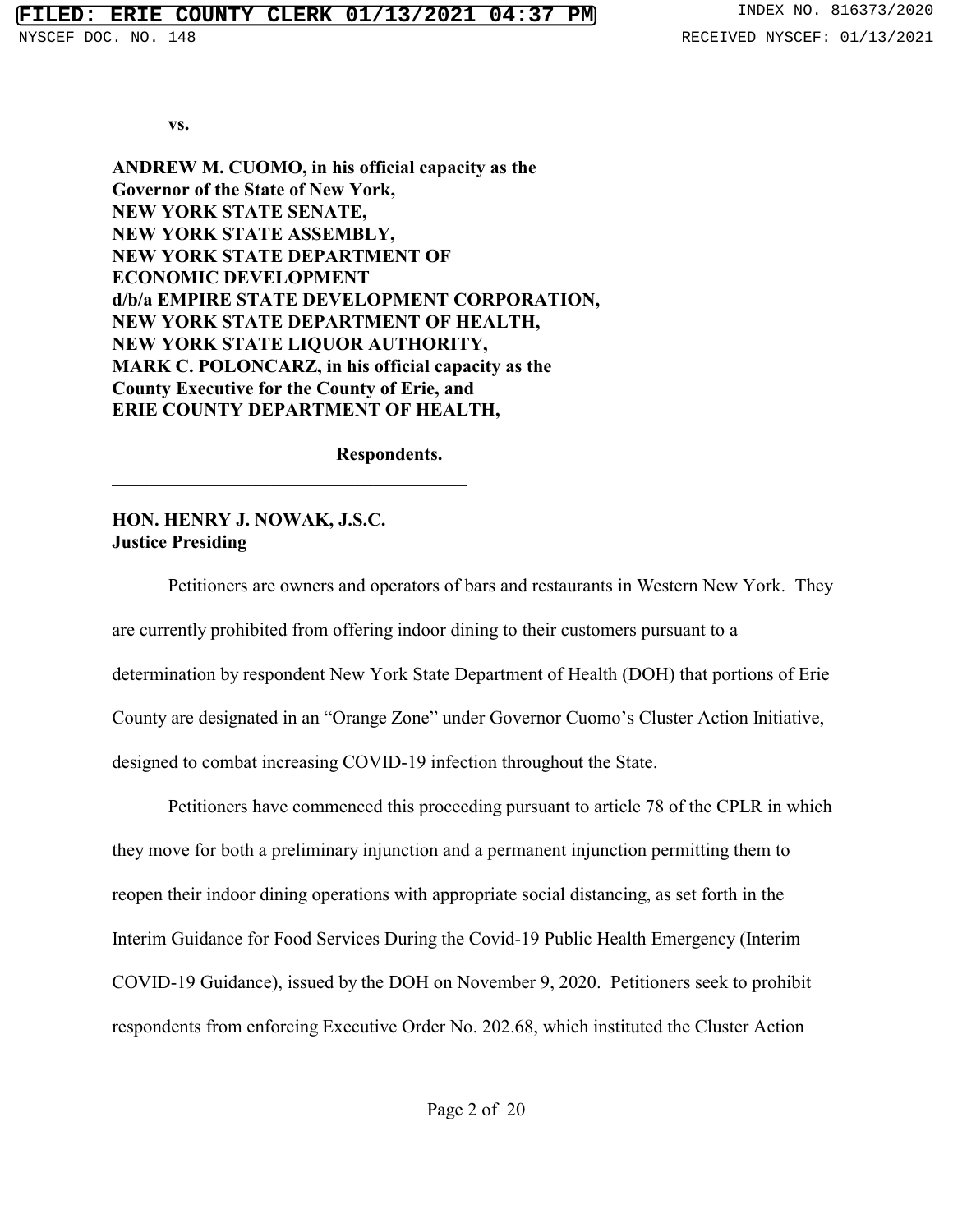Initiative, claiming that respondents' actions in banning all indoor dining pursuant to that Executive Order are arbitrary and capricious. Petitioners also seek a declaration that Executive Law § 29-a is unconstitutional as a violation of the separation of powers doctrine; that respondents have violated § 29-a; and that respondents have violated petitioners' rights under the Takings Clause, the Equal Protection clause, and that petitioners have been deprived of substantive due process and procedural due process. The court has considered the documents filed and numbered 1-147 in the New York State Courts Electronic Filing (NYSCEF) system, as well as oral argument by counsel for the parties on January 8, 2020 on the issue of whether the court should issue a preliminary injunction.

The purpose of a preliminary injunction is to maintain the status quo and prevent the dissipation of property until the court can conduct a hearing on the merits of permanent injunction (*see* CPLR 6301; *AJMRT, LLC v Kern*, 154 AD3d 1288, 1290 [4th Dept 2017]; *Bd. of Managers of Britton Condominium v C.H.P.Y. Realty Assoc.*, 101 AD3d 917, 919 [2d Dept 2012]). "In order to prevail on a motion for a preliminary injunction, the moving party has the burden of demonstrating, by clear and convincing evidence, (1) a likelihood of success on the merits, (2) irreparable injury in the absence of injunctive relief, and (3) a balance of equities in its favor" (*Eastman Kodak Co. v Carmosino*, 77 AD3d 1434, 1435 [4th Dept 2010]). Where "the denial of a preliminary injunction would disturb the status quo and render the final judgment ineffectual, the degree of proof required to establish the element of likelihood of success on the merits should be reduced" (*N. Fork Preserve, Inc. v Kaplan*, 31 AD3d 403, 406 [2d Dept 2006]).

The global COVID-19 pandemic has ravaged the world at whirlwind speed. The State of New York, along with the rest of the world, continues to confront and struggle with the greatest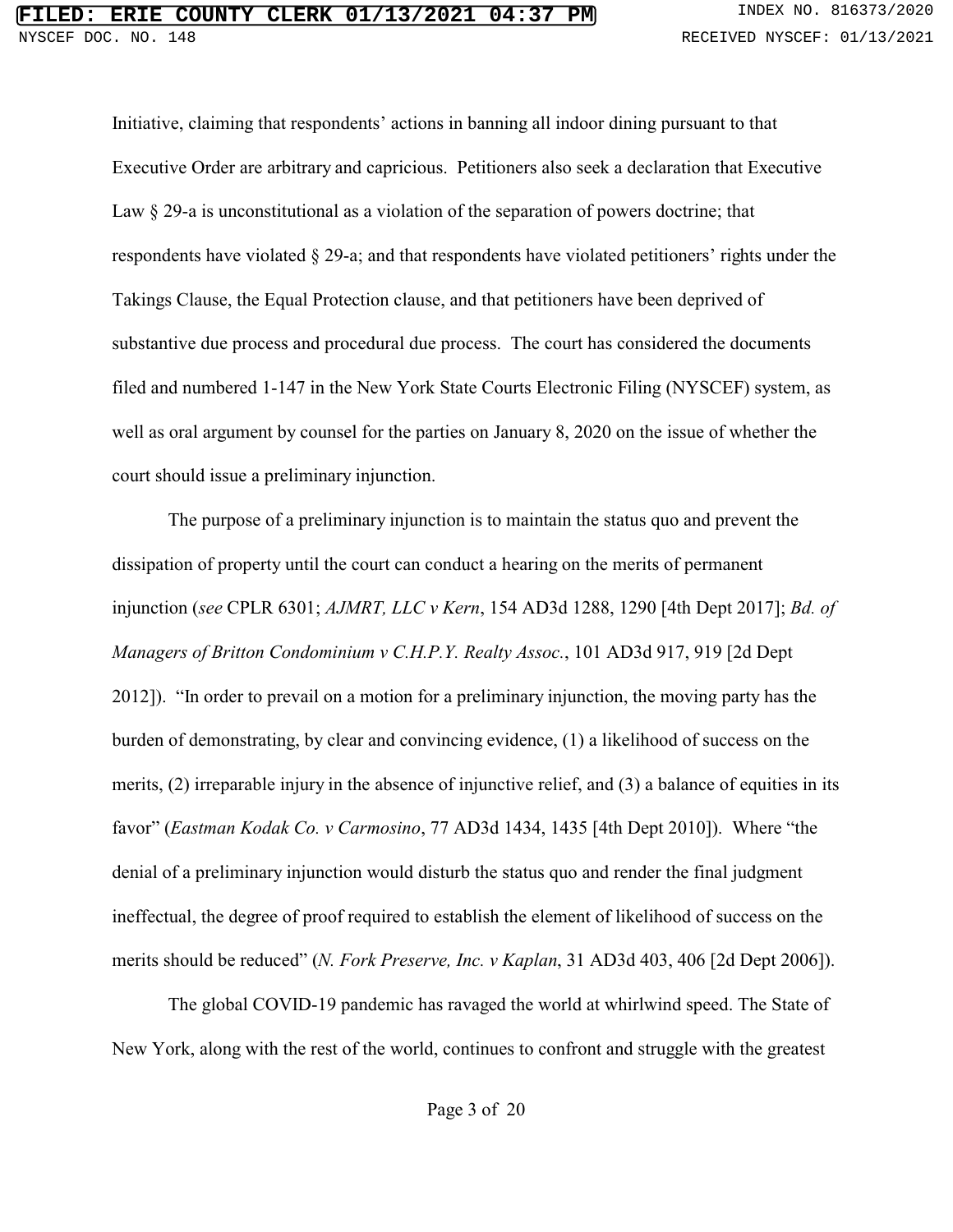public health crisis in living memory. New York recorded its first cases of COVID-19 on March 1, 2020. By April 20, 2020, over 251,690 individuals had tested positive for COVID-19, and over 15,000 people had died from COVID-19 in New York State. These events placed significant strain on New York State's healthcare system. As the virus spread, New York faced a shortage of hospital beds, ventilators, and personal protective equipment.

#### I. New York's Initial Response and the Amendment of Executive Law 29-a

The Governor may declare a disaster emergency by executive order when he "finds that a disaster has occurred or may be imminent for which local governments are unable to respond adequately" (Executive Law § 28 [1]). When the Governor has declared a state disaster emergency, Executive Law § 29-a (1) expressly authorizes him to temporarily suspend any "statute, local law, ordinance, orders, rules, or regulations, or parts thereof, of any agency . . . if compliance with such provisions would prevent, hinder, or delay action necessary to cope with the disaster."

On March 3, 2020, the New York Legislature amended Section 29-a to give the Governor the authority to not only suspend existing laws, rules, and regulations, but also to issue any directives via executive order, during a state disaster emergency declared in specifically enumerated circumstances, including, but not limited to, epidemics and outbreaks of infectious diseases (L 2020, ch. 3, § 2). Petitioners contend that Executive Law § 29-a is unconstitutional in that it is a delegation of legislative authority to the executive and thereby violates the separation of powers doctrine (*see Saratoga County Chamber of Commerce v Pataki*, 100 NY2d 801, 821-822 [2003]). "The constitutional principle of separation of powers, 'implied by the separate grants of power to each of the coordinate branches of government', requires that the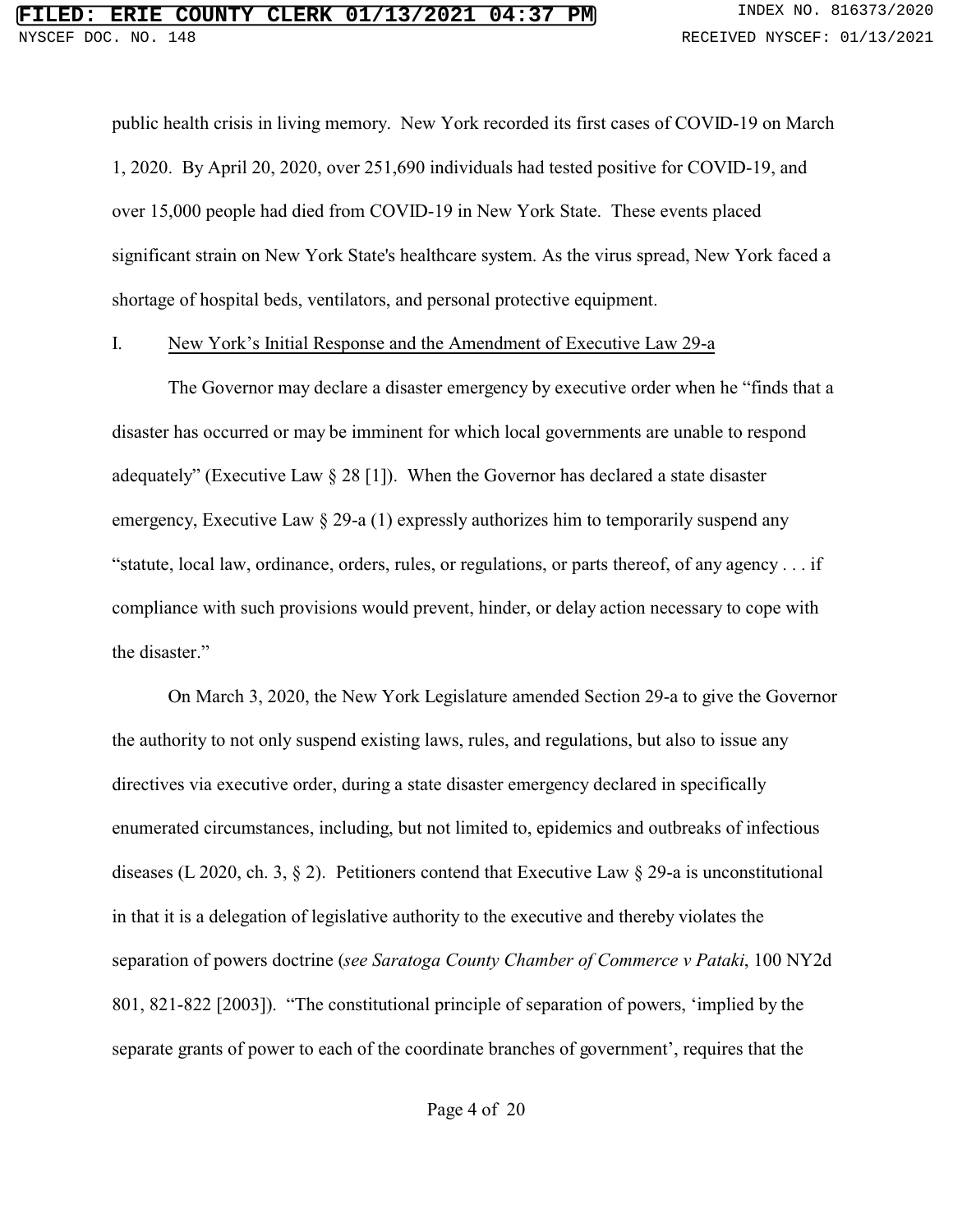Legislature make the critical policy decisions, while the executive branch's responsibility is to implement those policies" (*Bourquin v Cuomo*, 85 NY2d 781, 784 [1995] [citations omitted]). Nevertheless, "[d]espite this functional separation, th[e] Court [of Appeals] has always understood that the duties and powers of the legislative and executive branches cannot be neatly divided into isolated pockets" (*id*.). Moreover, the Court of Appeals has long "recognized that some overlap between the three separate branches does not violate the constitutional principle of separation of powers [and that] 'common sense and the necessities of government do not require or permit a captious, doctrinaire and inelastic classification of governmental functions' " (*Clark v Cuomo*, 66 NY2d 185, 189 [1985]).

In the context of regulations issued by a state agency, it is well settled that "the basic policy decisions underlying the regulations have been made and articulated by the Legislature. . . . The choice of the appropriate means for achieving these ends, including the adoption of regulations, is well within the authority delegated to the agency for the purpose of administering the statute" (*Matter of New York State Health Facilities Assn. v Axelrod*, 77 NY2d 340, 348 [1991]). Petitioners' effort to distinguish the power of the Governor from a government agency is without merit inasmuch as agencies are typically a part of the executive branch and there is no legal authority holding that delegating rule making power to the Governor, as opposed to an agency, is prohibited by the New York State Constitution.

As noted by respondents, Executive Law § 29-a grants significant, but not unlimited power to the Governor in dealing with the unprecedented health crisis caused by COVID-19. Any review of this statue must necessarily be viewed in the context of the COVID-19 pandemic and the state's efforts to quell this deadly virus (*see Jacobson v Massachusetts*, 197 US 11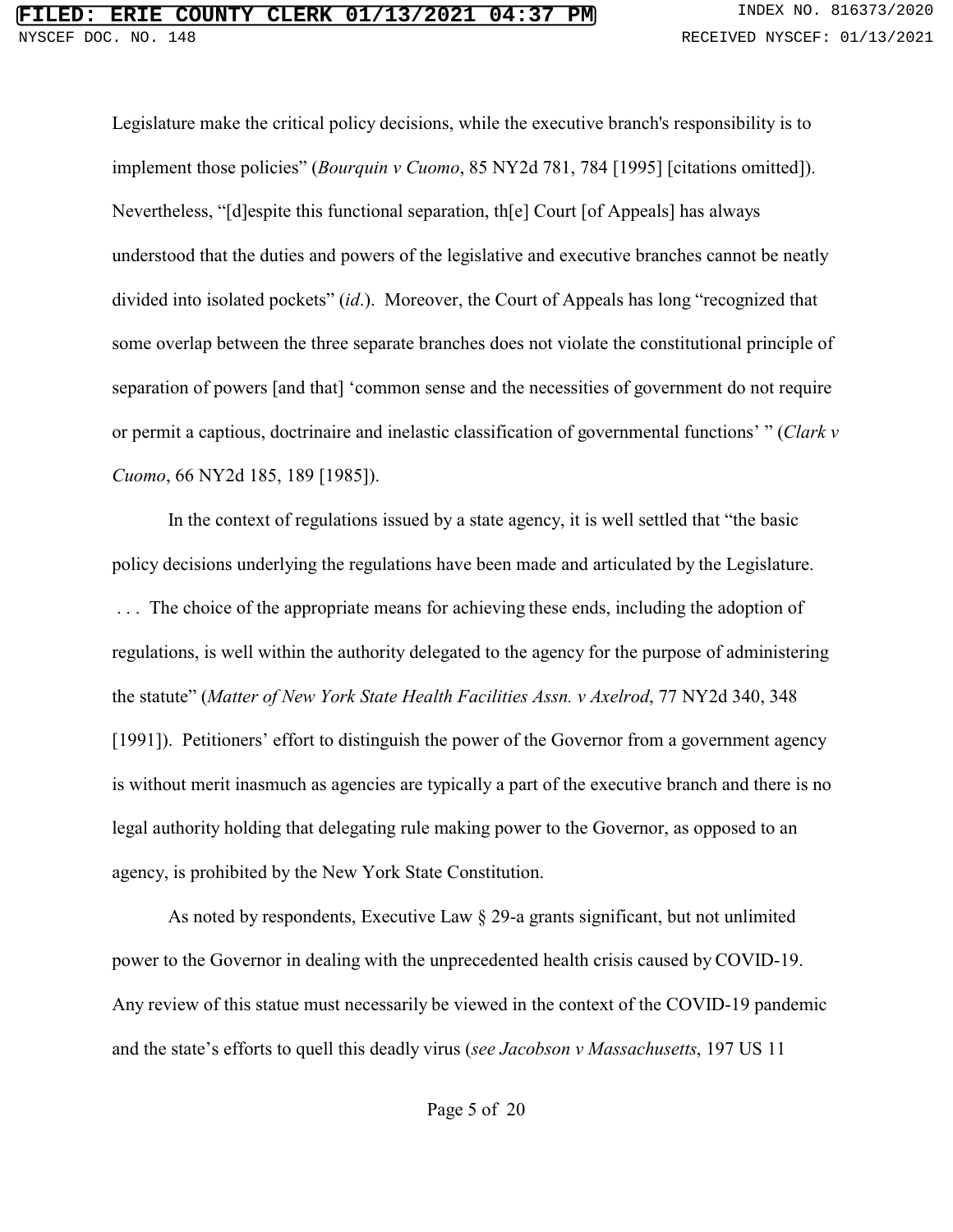[1905]). "According to settled principles, the police power of a state must be held to embrace, at least, such reasonable regulations established directly by legislative enactment as will protect the public health and the public safety" (*id*. at 25). "Our Constitution principally entrusts '[t]he safety and the health of the people' to the politically accountable officials of the States 'to guard and protect' " (*South Bay United Pentecostal Church v. Newsom*, 590 U S \_\_, 140 S Ct 1613 [2020], quoting *Jacobson*, 197 US at 38).

By its terms, the statute will expire on April 29, 2021 and "no suspension or directive shall be made for a period in excess of thirty days" (Executive Law  $\S 29$ -a [2] [a]). While a suspension or directive can be extended for another thirty days, this necessarily require a fresh assessment as to whether the extension is warranted. The Legislature ensured that directives issued pursuant to Executive Law § 29-a "must be necessary to cope with the disaster" and that "no suspension or directive shall be made which is not in the interest of the health or welfare of the public and which is not reasonably necessary to aid the disaster effort"  $(\S 29-a [2] [a])$ . A further significant check on the executive's authority is the provision that "[t]he legislature may terminate by concurrent resolution executive orders issued under this section at any time" (§ 29-a [4]). Based on the foregoing, this court rejects petitioners' contention that Executive Law § 29-a is unconstitutional.

#### II. Governor Cuomo's Executive Orders

On March 7, 2020, Governor Cuomo declared a state disaster emergency in New York because of the COVID-19 pandemic (Executive Order 202). He also issued Executive Order 202.3, which prohibited all on-premises consumption of food and beverages at bars and restaurants in the State as of March 16, 2020. After COVID-19 infections began to decrease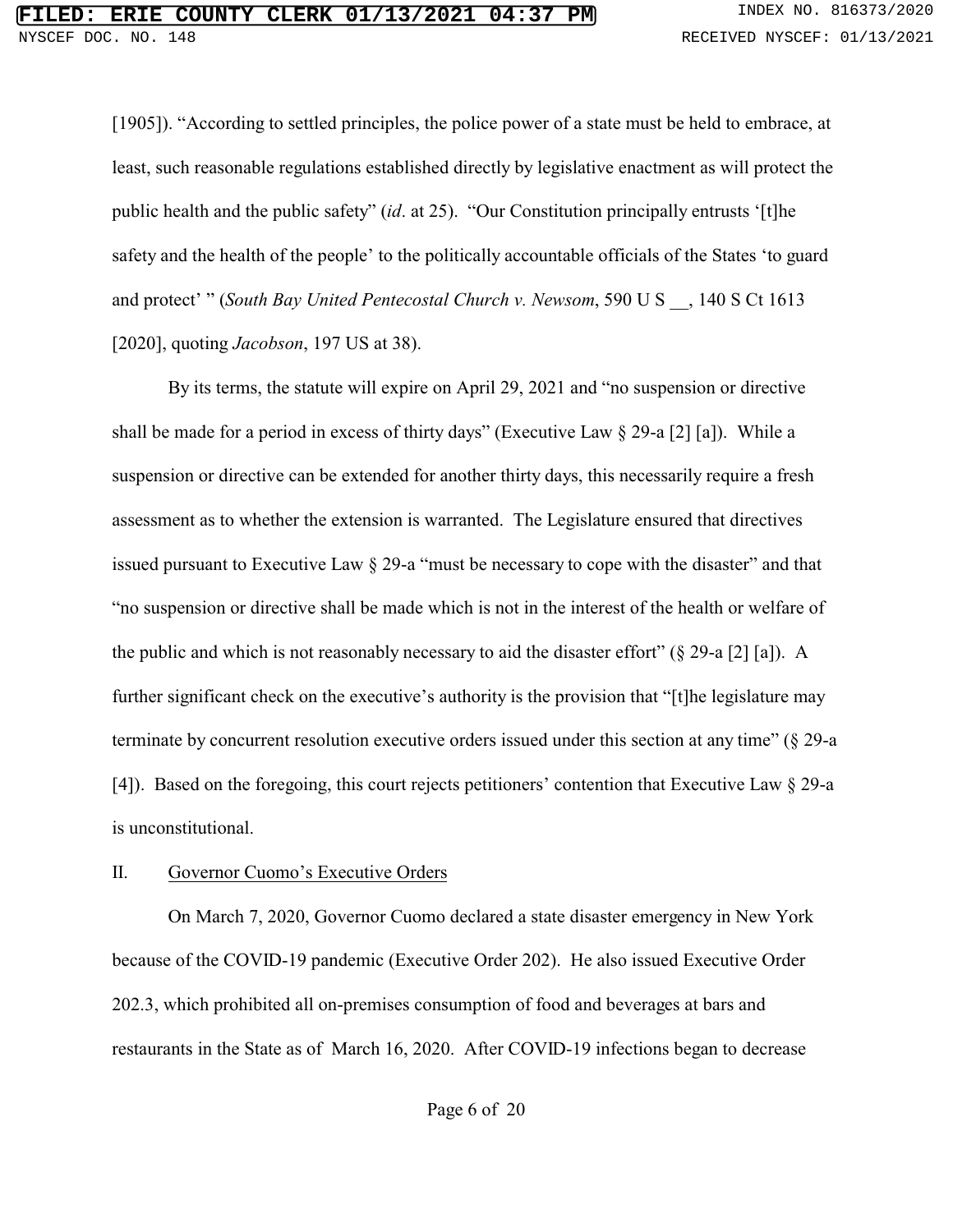statewide over the next six weeks, Governor Cuomo announced an approach to reopen industries and businesses in New York in phases, based upon a data-driven, regional analysis. On June 11, 2020, Governor Cuomo announced that phase three would begin on June 12, 2020 in several regions of New York, which allowed bars and restaurants to resume offering indoor dining, with reduced capacity and restrictions as to the use of masks and social distancing.

On October 6, 2020, Governor Cuomo announced the new Cluster Action Initiative with the issuance of Executive Order 202.68, which provided in pertinent part:

"The Department of Health shall determine areas in the State that require enhanced public health restrictions based upon cluster-based cases of COVID-19 at a level that compromises the State's containment of the virus. Certain activities shall be restricted and any permitted activities, in all three zones below, shall be conducted in strict adherence to Department of Health guidance."

The Governor described a cluster as a high density of cases, "COVID-19 hot spots," with infections spreading from the cluster in concentric circles. The intention of the Cluster Action Initiative is to create an aggressive and targeted approach to contain and control the spread of the virus from the immediate area where the cluster of cases is located, as well as the area around the cluster. Once clusters are identified, the DOH is to divide the clusters and the areas around them into three categories with successively higher restrictions to control the clusters, stop the spread, and take precautionary action in the outlying communities. The Red Zone is the cluster itself, the Orange Zone is a "moderate severity warning area," and the Yellow Zone is "precautionary" zone (Executive Order 202.68).

The Cluster Action Initiative was initially applied to six areas in Brooklyn, Queens, and Broome, Orange and Rockland Counties. All but one area included a centralized red zone where the DOH identified a COVID-19 hot spot. This court finds that in principle, the Cluster Action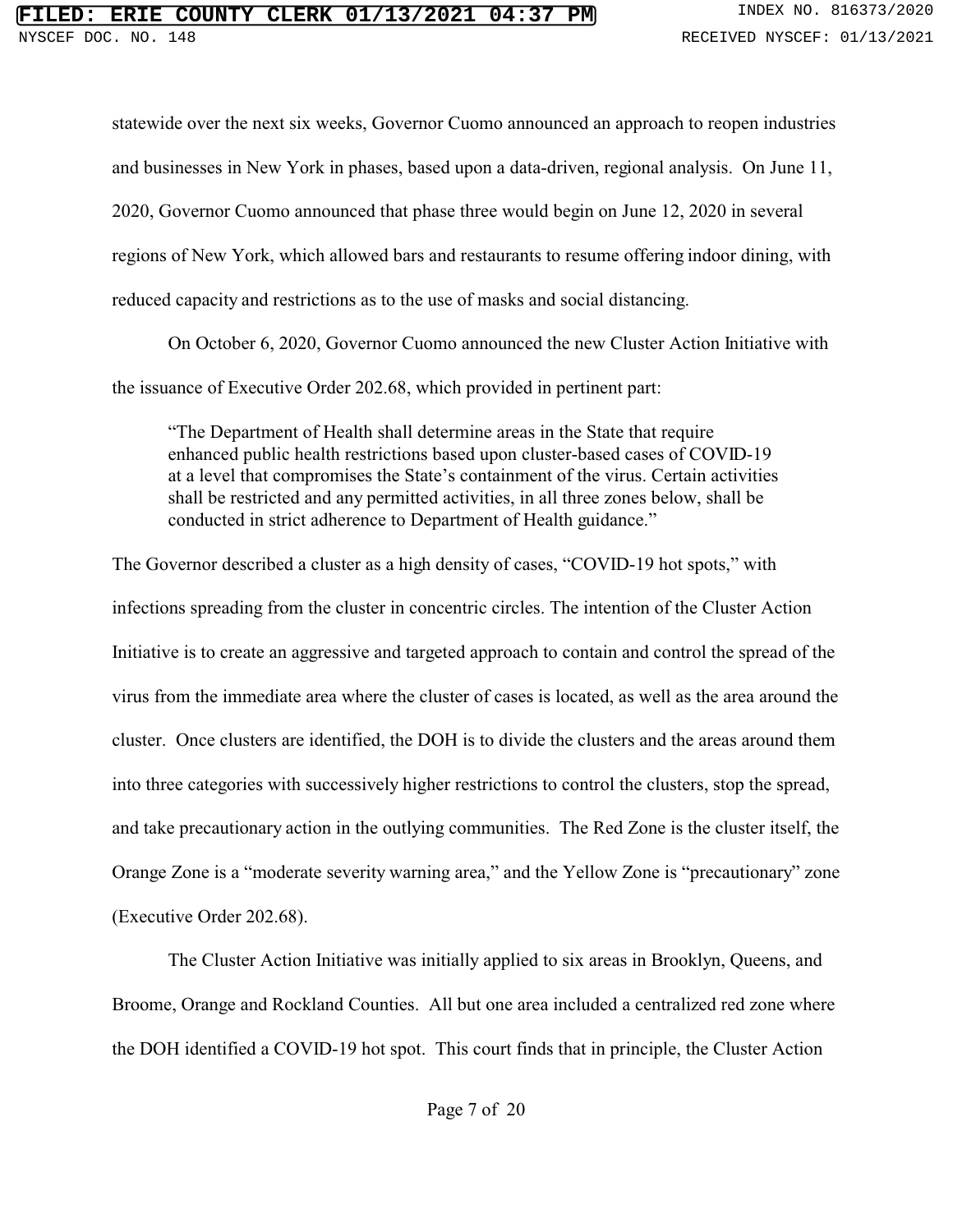Initiative is an ingenious strategy, certainly "in the interest of the health or welfare of the public" and "reasonably necessary to aid the disaster effort" (Executive Law § 29-a [2] [a]). In practice, however, it is entirely dependent on proper identification of clusters, through contact tracing or other means.

On October 17, 2020, Governor Cuomo announced a new "Micro-Cluster" strategy that refined the focus of the Cluster Action Initiative. "Instead of analyzing data by region, county, or even just ZIP, the micro-cluster strategy will use granular data based on the Cluster Action Initiative" (Executive Summary of the New York Micro-Cluster Strategy, NYSCEF Doc. No. 80, p. 2). A press release announcing the Micro-Cluster strategy described it to be "predicated on three principles: refined detection, specific and calibrated mitigation, and focused enforcement"

(NYSCEF Doc. No. 79, p. 2). It further provided that:

. . .

"Using New York State's approach to track cases by address with the help of nation-leading levels of testing, the State will identify outbreaks and implement mitigation measures tailored to the precise areas where outbreaks occur. The State will implement rules and restrictions directly targeted to areas with the highest concentration of COVID cases, known as red zones, and put in place less severe restrictions in surrounding communities, known as orange and yellow zones that serve as a buffer to ensure the virus does not spread beyond the central focus area.

Governor Cuomo continued, 'We now have more sophistication because we've been at it for seven months. So rather than looking at COVID-19 data on the state level, regional level, county level or even neighborhood level, we are now going to analyze it on the block by block level. The micro-cluster strategy is not just to calibrate the state or the region, but to calibrate just those specific geographic areas. Target it and target your strategy down to that level of activity' " (*id*.).

The Executive Summary of the Micro-Cluster strategy describes how the DOH would

define calibrated geographic boundaries of Micro-Cluster zones (NYSCEF Doc. No. 80, pp. 3-5).

The DOH would utilize daily data monitoring and consider testing, hospitalizations, and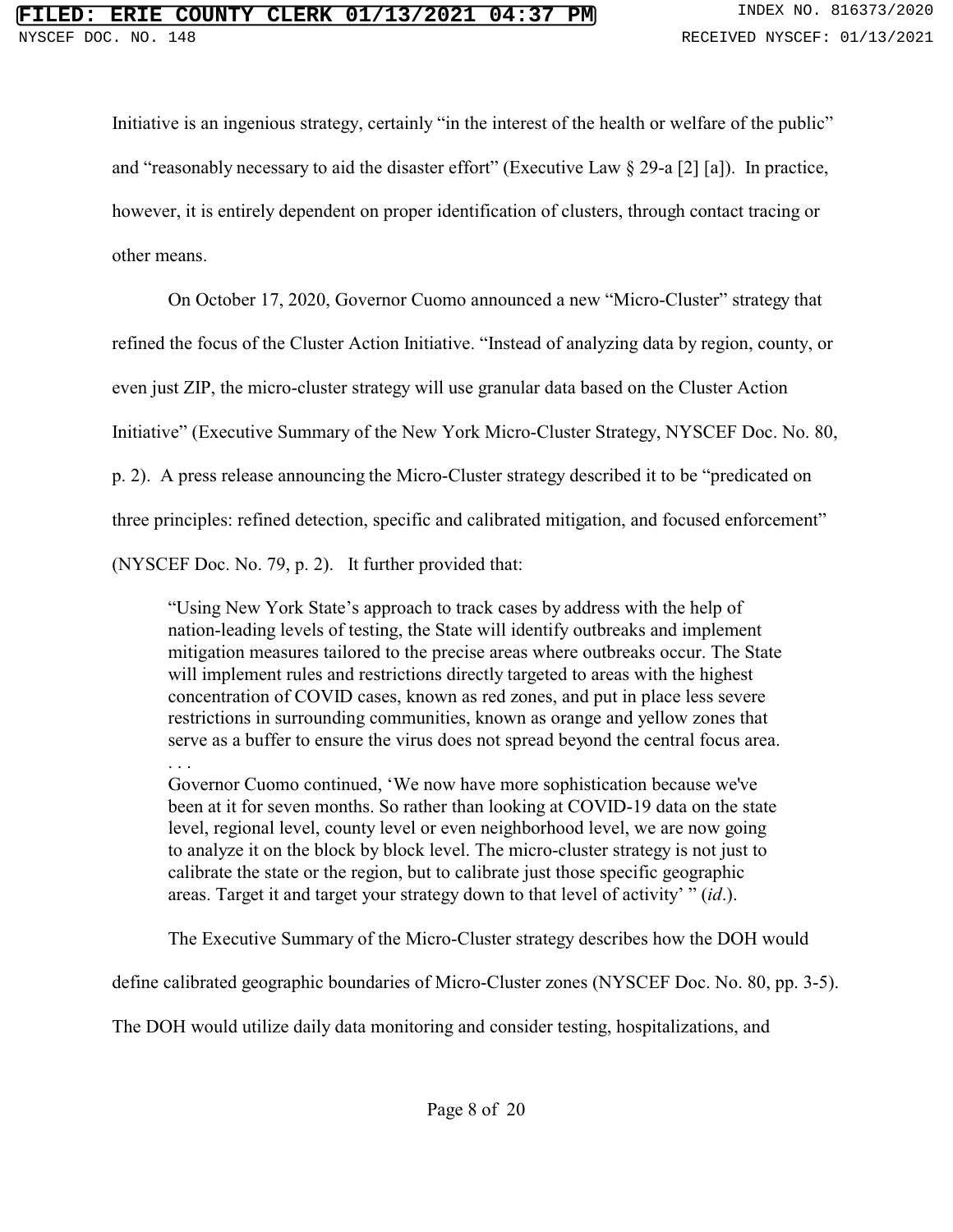geographical considerations (*id*. at p. 3). Also, the DOH would analyze demographic information of people testing positive for the virus, contact tracing and whether outbreaks occurred at congregate facilities (*id*. at p. 3-4). To correctly designate a particular zone,

"ZIP codes and other geopolitical or other common geographic subdivisions such as county, census tracts, or contiguous neighborhoods will be identified where clusters may be occurring. Geocoded case location data will be used to examine the location of cases within the flagged zip code and within surrounding zip codes/geographic areas to determine concentration of cases" (*id*. at p. 4).

"The purpose of an Orange Buffer Zone is to 1) restrict activity to prevent further spread from Red Zone area [and] 2) provide a defined geographic area where metrics can be monitored daily to ensure COVID is not spreading beyond the Red Zone" (*id*. at p. 4). It is "put in place primarily in densely populated urban areas as a tight buffer zone around a Red Zone micro-cluster" or "is implemented independently as a focus area" based on specified metrics (*id*.). The specified metrics listed in the summary place Erie County in a "Tier 1" geographic area, where the only distinction between the three zones concerns the "7-day rolling average positivity" for ten days (*id*. at p. 5). If that figure is above 2.5 %, the area qualifies as Yellow Zone; if above 3 %, the area qualifies as an Orange Zone; and if above 4 %, the area qualifies as Red Zone (*id*.).

Dr. Debra S. Blog, Director of the Division of Epidemiology for the DOH, explained that "[t]he micro-cluster strategy relies on flexibility and allows for a rapid response to a specific location and target the mitigation measures to a hot spot, minimizing disruption to surrounding areas" (NYSCEF Doc. No. 45, ¶ 76). It is designed to provide greater specificity than the broader Cluster Action Initiative, and thus requires more precise identification of high-density areas of COVID-19 infection.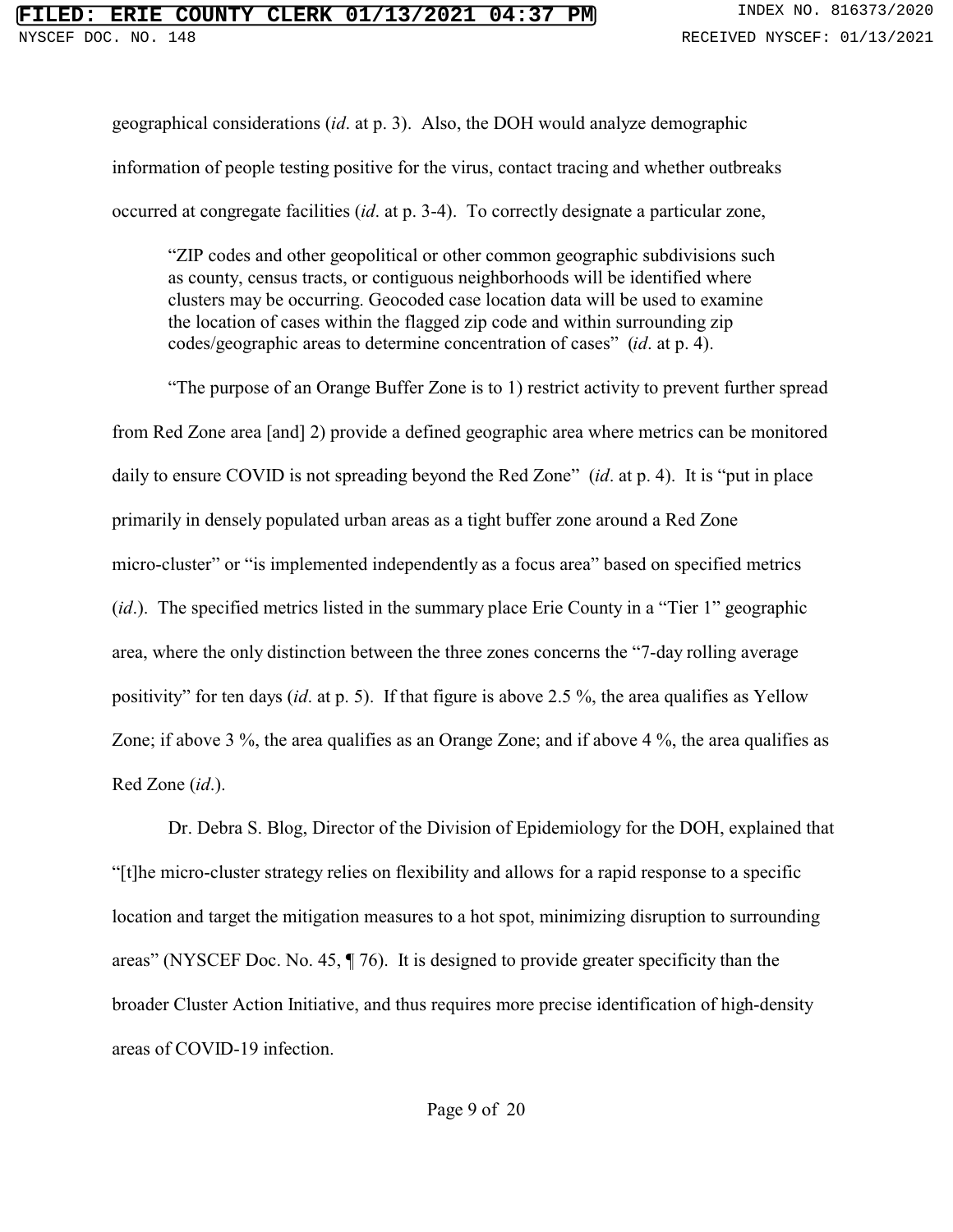## III. Application of the Micro-Cluster Strategy to Portions of Erie County

On November 6, 2020, portions of Erie County were placed in a Yellow Zone. Respondents have not demonstrated criteria relied upon to make that designation. No Red Zones were designated as clusters of COVID-19 infection within the Yellow Zone. The record includes that the daily positivity rates in Erie County on November 1 and 2, 2020 were 2.2 % and 3.4 % respectively, but respondents have not shown the "7-day rolling average positivity" for any period of ten days, nor any of the criteria set by the Micro-Cluster strategy to establish the defined geographic area.

Nonetheless, the Yellow Zone designation still permitted petitioners to offer indoor dining under various restrictions, including a 4 person maximum per table. On November 9, 2020, the DOH issued the Interim COVID-19 Guidance, which applies to all restaurants and food services establishments. The Interim COVID-19 Guidance specifically refers to Yellow Zones designated in Erie, Monroe and Onondaga Counties and provides that as of November 11, 2020, "in addition to any other mitigation measures required, any restaurant or tavern must close by 12 midnight (12:00 am local time), and all service must cease at such time. The establishment cannot reopen or resume service until 5:00 am" (NYSCEF Doc. No. 83, p.1)

The Interim COVID-19 Guidance sets standards in three distinct categories: people, places, and processes. The standards pertain to physical distancing, gatherings in enclosed spaces, workplace activity, movement and commerce, kitchen areas, protective equipment hygiene, cleaning and disinfection, phased reopening, communications plans, screening and testing, and tracing and tracking. Under the Interim COVID-19 Guidance, restaurant operators must develop and conspicuously post completed safety plans on site for employees. To facilitate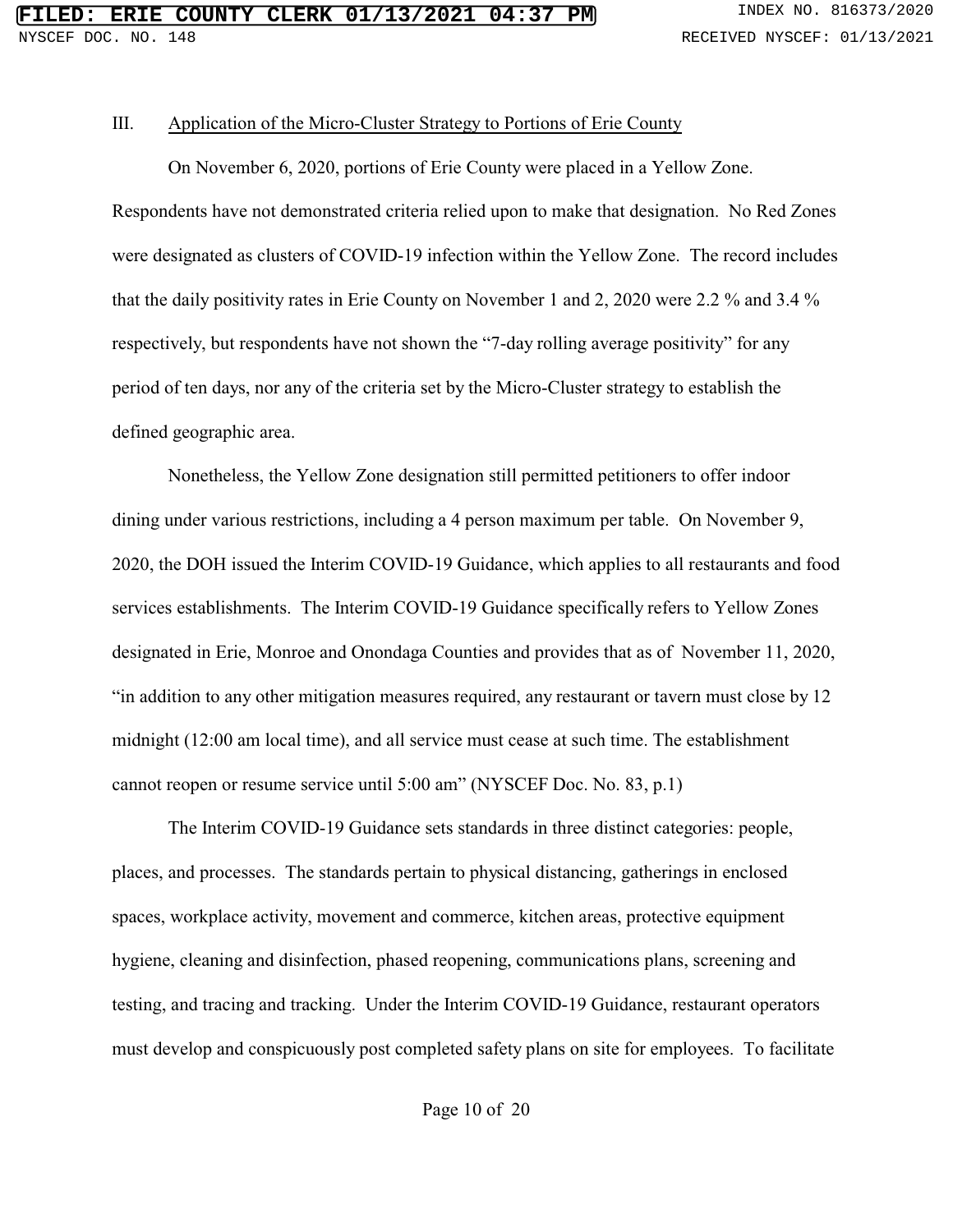this process, the DOH made available a business reopening safety plan template to guide business owners and operators in developing plans to protect against the spread of COVID-19. Petitioners contend that they have carefully followed the Interim COVID-19 Guidance and prior protocols to prevent the spread of the COVID-19 virus, and that no COVID-19 cases have been traced to their businesses while operating when Erie County was designated as a Yellow Zone.

On November 18, 2020, the majority of Erie County was designated as an Orange Zone, with a prohibition on indoor dining. Again, respondents did not identify any clusters requiring Red Zone Status within the designated area. The only basis given to make that designation is a hearsay, conclusory reference to the "forward.ny.gov/micro-cluster-strategy" web site, which states that on November 18, 2020, "parts of the Erie Yellow Precautionary Zone meet the metrics to transition to an Orange Warning Zone. The previous Yellow Zone is expanded to include new parts of Erie County seeing upticks in new cases, positivity, and hospital admissions." The distinction between the target metrics for Yellow and Orange Zones at that time were subtle – for a Yellow Zone, there needed to be a 7-day rolling average positivity for ten days above 2.5 %, but if that figure exceeded 3 %, the area then qualifies as an Orange Zone. One could envision a scenario where the 7-day rolling average positivity for ten days in a specified area rose and fell above and below the 3 % figure on a daily basis.

For petitioners, the effect of this change in designation was dramatic. As a result of the prohibition of all indoor dining in the new Orange Zone, thousands of employees have been laid off and petitioners have suffered financial losses to the point where their bars and restaurants will need to close.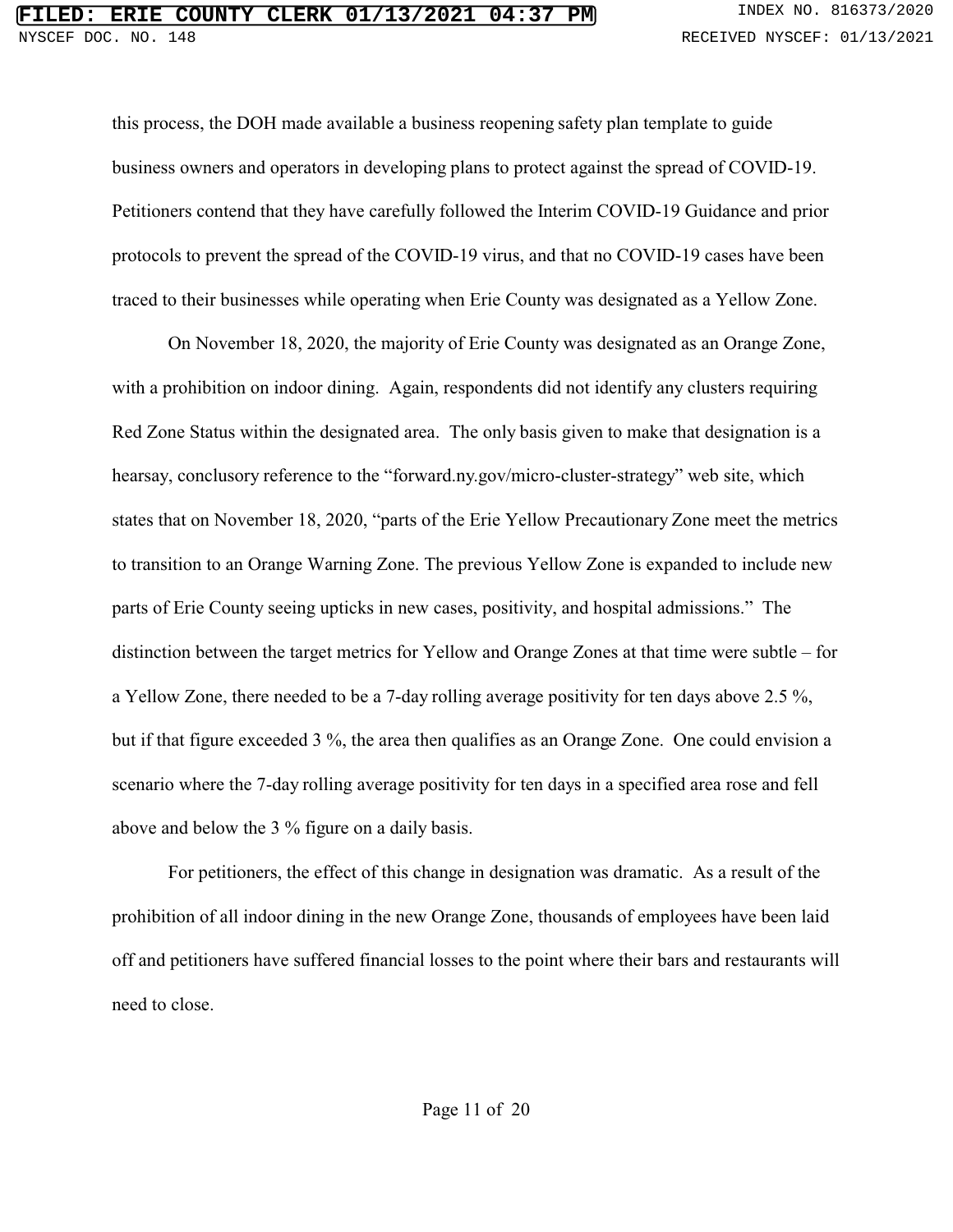On December 10, 2020, Governor Cuomo announced new metrics by which micro-cluster focus zones will be determined to help control COVID-19 spread and protect hospital capacity (NYSCEF Doc. No. 45, ¶ 78). The metrics required for a Red Zone changed significantly – "A red zone will be implemented when a region, after the cancellation of elective procedures and a 50 percent increase in hospital capacity, is 21 days away from reaching 90 percent hospital capacity on the current 7-day growth rate" (*id*.). An Orange Zone retained its requirement of "a 4 percent positivity rate (7-day average) over the last 10 days," but a second criterium was added: "a region that has reached 85 percent hospital capacity" (*id*.). Respondents have not demonstrated that the Orange Zone portions of Erie County have reached 85 % hospital capacity, nor have they shown alternative criteria, that the DOH "determines the region's rate of hospital admissions is unacceptably high and a zone designation is appropriate to control the rate of growth" (*id*.)

## IV. Respondents' Alleged Violations of Law

## A. The Takings Clause

Petitioners contend that as a result of the current ban on indoor dining in the Orange Zone, their property has been taken in violation of the Fifth Amendment to the United States Constitution as applied to the states through the Fourteenth Amendment. The Takings Clause "provides that private property shall not 'be taken for public use, without just compensation.' As its text makes plain, the Takings Clause 'does not prohibit the taking of private property, but instead places a condition on the exercise of that power' . . . In other words, it 'is designed not to limit the governmental interference with property rights per se, but rather to secure compensation in the event of otherwise proper interference amounting to a taking' " (*Lingle v. Chevron U.S.A.*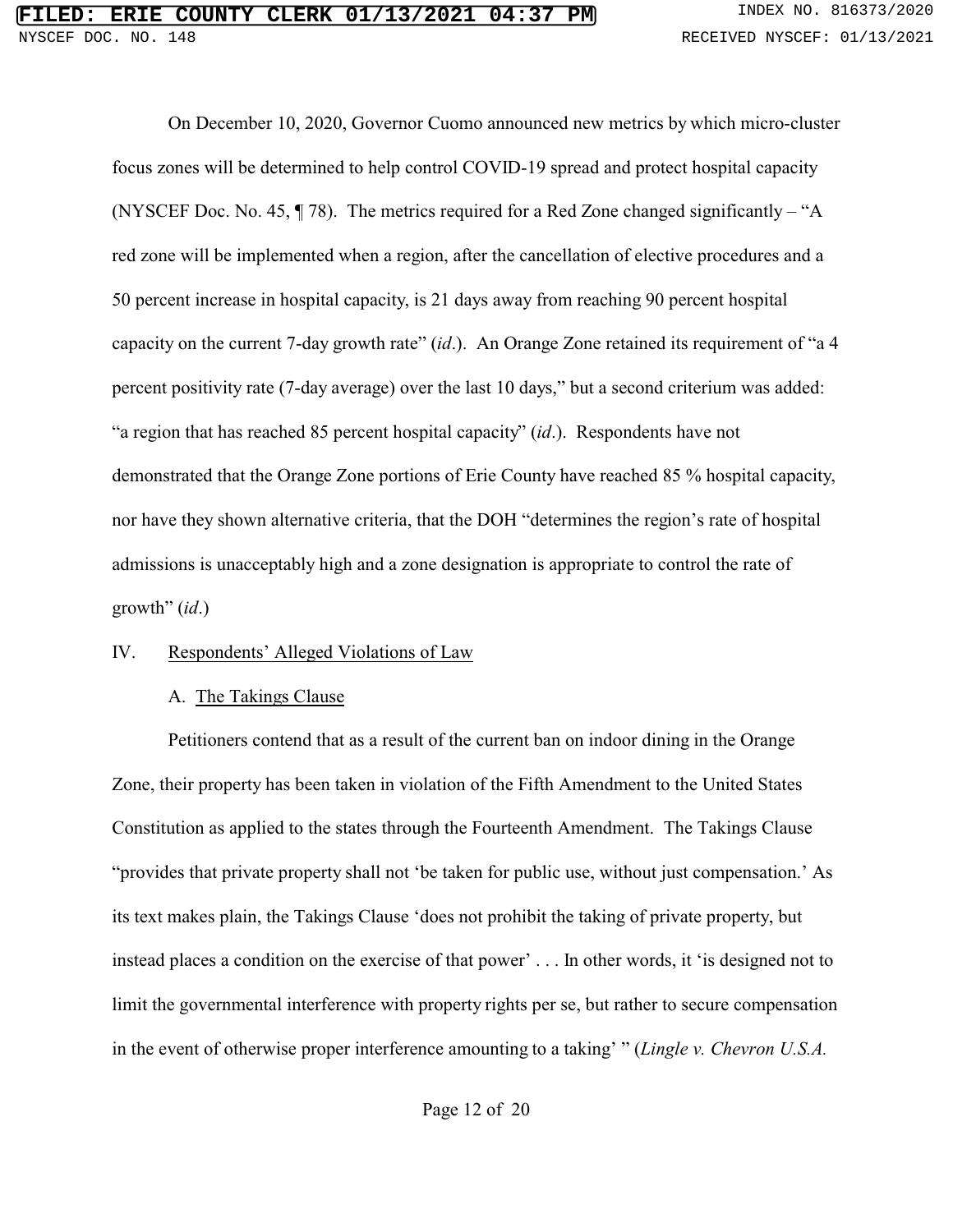*Inc.*, 544 US 528, 536-537 [2005]). Petitioners' property has not been seized or taken for public use. "A second type of taking, known as a 'regulatory' taking, can arise where 'government actions do not encroach upon or occupy the property yet still affect and limit its use to such an extent that a taking occurs.' . . . Regulatory takings are based on the principle that 'while property may be regulated to a certain extent, if a regulation goes too far it will be recognized as a taking' " (*Ganci v New York City Transit Authority*, 420 F Supp 2d 190, 195 [SDNY 2005]; *see Pennsylvania Coal Co. v Mahon*, 260 US 393, 415 [1922]).

There are two types of regulatory takings, categorical and non-categorical. A categorical taking can only occur "when a regulation deprives an owner of 'all economically beneficial uses' of" his or her property (*Tahoe-Sierra Pres. Council, Inc. v. Tahoe Reg'l Plan. Agency*, 535 US 302, 330 [2002]). Given that petitioners are not being denied the ability to engage in some business activity, the ban on indoor dining would not constitute a categorical taking. Determining whether there has been a non-categorical taking involves a specific and intense inquiry. The United States Supreme Court has "identified three factors which have 'particular significance': (1) 'the economic impact of the regulation on the claimant'; (2) 'the extent to which the regulation has interfered with distinct investment-backed expectations'; and (3) 'the character of the governmental action' " (*Connolly v Pension Ben. Guar. Corp*., 475 US 211, 224- 225 [1986]). Such analysis cannot be conducted collectively as to all of the petitioners as a whole. Instead, each petitioner would have to present detailed evidence and analysis to establish a non-categorical taking.

More to the point, however, "the remedy for a Takings Clause violation is only damages, as the Clause 'does not proscribe the taking of property; it proscribes taking without just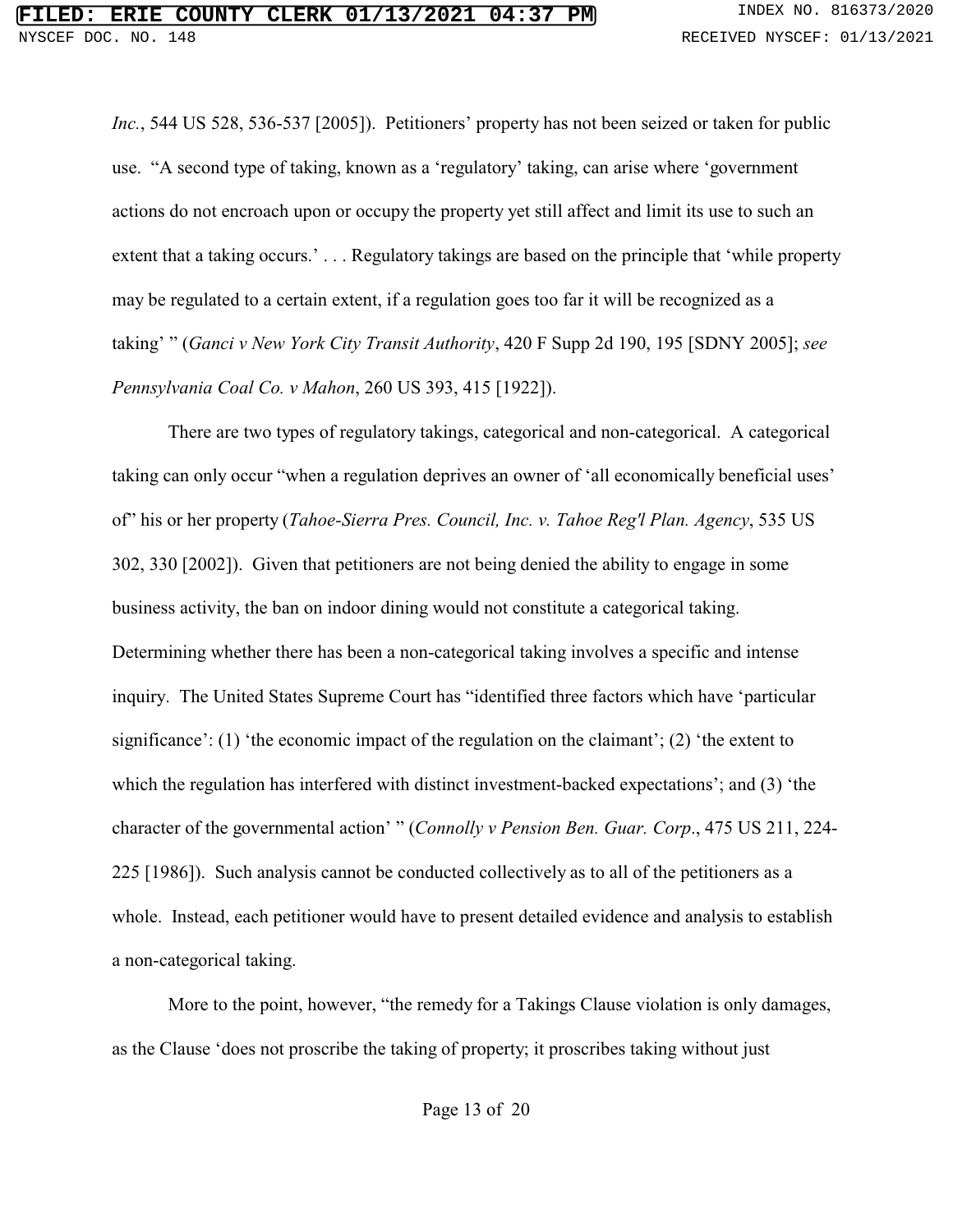compensation' " (*Stop the Beach Renourishment, Inc. v. Fla. Dep't of Envtl. Prot.*, 560 US 702, 741 [2010] [Kennedy, J., concurring]). As a result, petitioners have not demonstrated the likelihood of success on the Takings Clause cause of action and even if they had, the appropriate remedy would be money damages, not an injunction (*see Auracle Homes, LLC v Lamont*, \_\_

F.Supp.3d \_\_, 2020 WL 4558682 \*13 [D Conn 2020]).

B. The Equal Protection Clause

Petitioners assert that respondents have violated their rights under the Equal Protection Clause of the Fourteenth Amendment to the United States Constitution. "[T]he Equal Protection Clause bars the government from selective adverse treatment of individuals compared with other similarly situated individuals if 'such selective treatment was based on impermissible considerations such as race, religion, intent to inhibit or punish the exercise of constitutional rights, or malicious or bad faith intent to injure a person' " (*Bizzarro v Miranda*, 394 F3d 82 [2d Cir 2005]). It is clear that bars and restaurants are not a protected class. As a result, in order to adequately assert that there is a valid Equal Protection claim, petitioners "must plausibly allege that [they have] been intentionally treated differently from others similarly situated and no rational basis exists for that different treatment" (*Progressive Credit Union v City of New York*, 889 F.3d 40, 49 [2d Cir 2018]). Given that all bars and restaurants in the Orange Zone are treated the same, petitioners would have to demonstrate that there is no rational basis for being treated differently than bars and restaurants in other parts of Western New York or New York State. On this claim, petitioners have not shown a likelihood of success on the merits.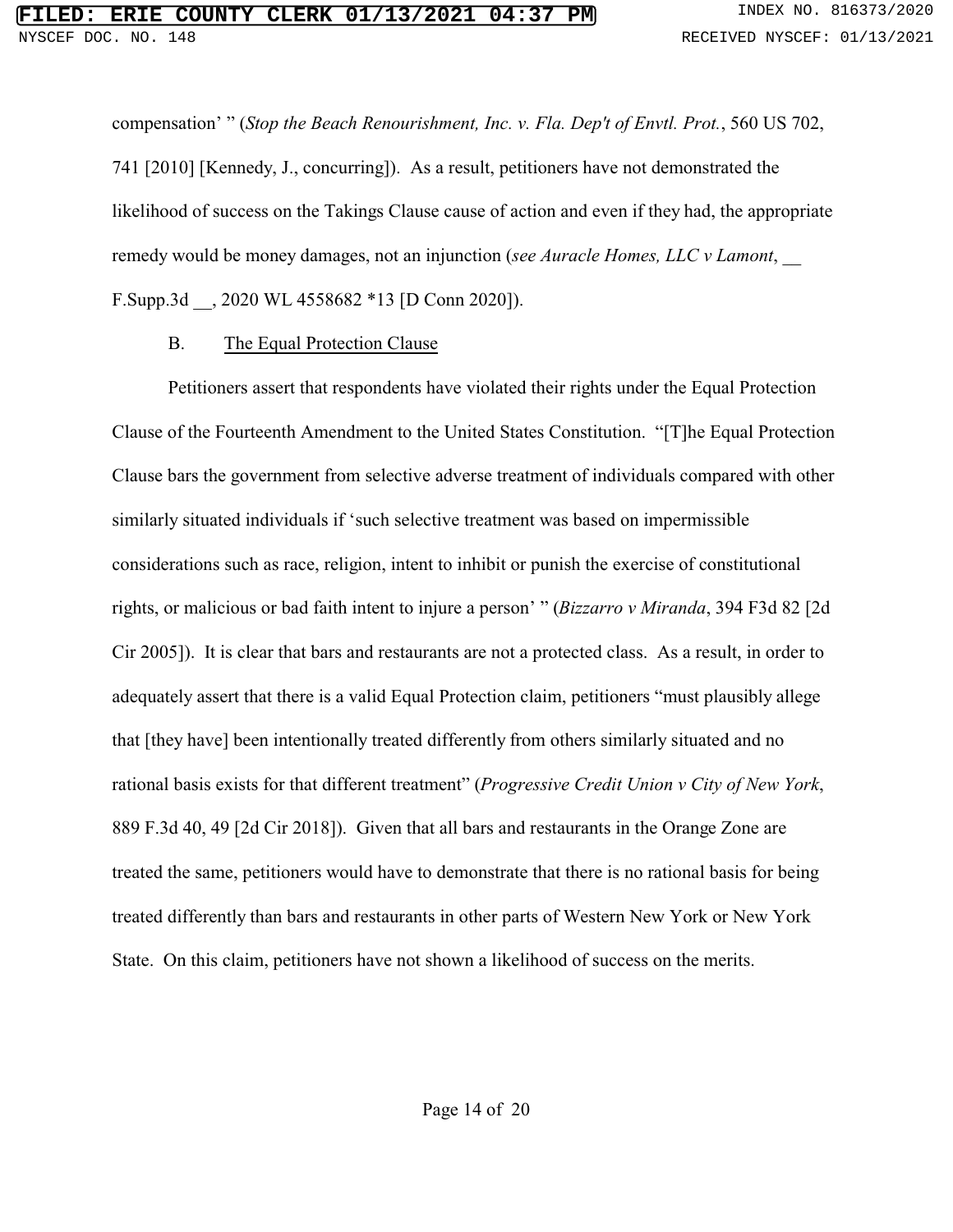# C. Substantive Due Process

Petitioners contend that respondents have violated their substantive due process rights

under the Fourteenth Amendment to the United States Constitution.

"To succeed on a substantive due process claim, a plaintiff must ultimately demonstrate government action that is 'arbitrary, conscience-shocking, or oppressive in a constitutional sense.' *Kaluczky v. City of White Plains*, 57 F3d 202, 211 (2d Cir 1995); *Cine SK8, Inc. v Town of Henrietta*, 507 F3d 778, 784 (2d Cir 2007) (finding that a plaintiff must show that 'defendants infringed on [his] property right in an arbitrary or irrational manner'). In this regard, only the most egregious executive action is considered 'arbitrary in the constitutional sense.' *Collins v. City of Harker Heights*, 503 US 115, 129 (1992). Notably, government action that is simply 'incorrect or ill-advised' does not fall within the protection of the substantive due process clause. *See Lowrance v Achtyl*, 20 F3d 529, 537 (2d Cir 1994)." (*Bimber's Delwood, Inc. v James*, \_\_ F Supp 3d \_\_, 2020 WL 6158612 \*14 [WDNY 2020]).

Petitioners have not demonstrated that the respondents' actions are so egregious that it could be deemed arbitrary in the constitutional sense and have thus not shown a likelihood of success on their substantive due process claim.

# D. Procedural Due Process

In addition, petitioners contend that respondents have violated their rights to procedural due process under the Fourteenth Amendment to the United States Constitution. It is well settled that "[t]he fundamental requirement of the Due Process Clause is that an individual be given the opportunity to be heard at 'a meaningful time and in a meaningful manner' " (*Patterson v City of Utica*, 370 F3d 322, 336 [2d Cir 2004]). "Official action that is legislative in nature is not subject to the notice and hearing requirements of the due process clause [citation omitted]. These constitutional due process requirements apply only where the official action is 'designed to adjudicate disputed facts in particular cases' " (*Interport Pilots Agency, Inc. v Sammis*, 14 F3d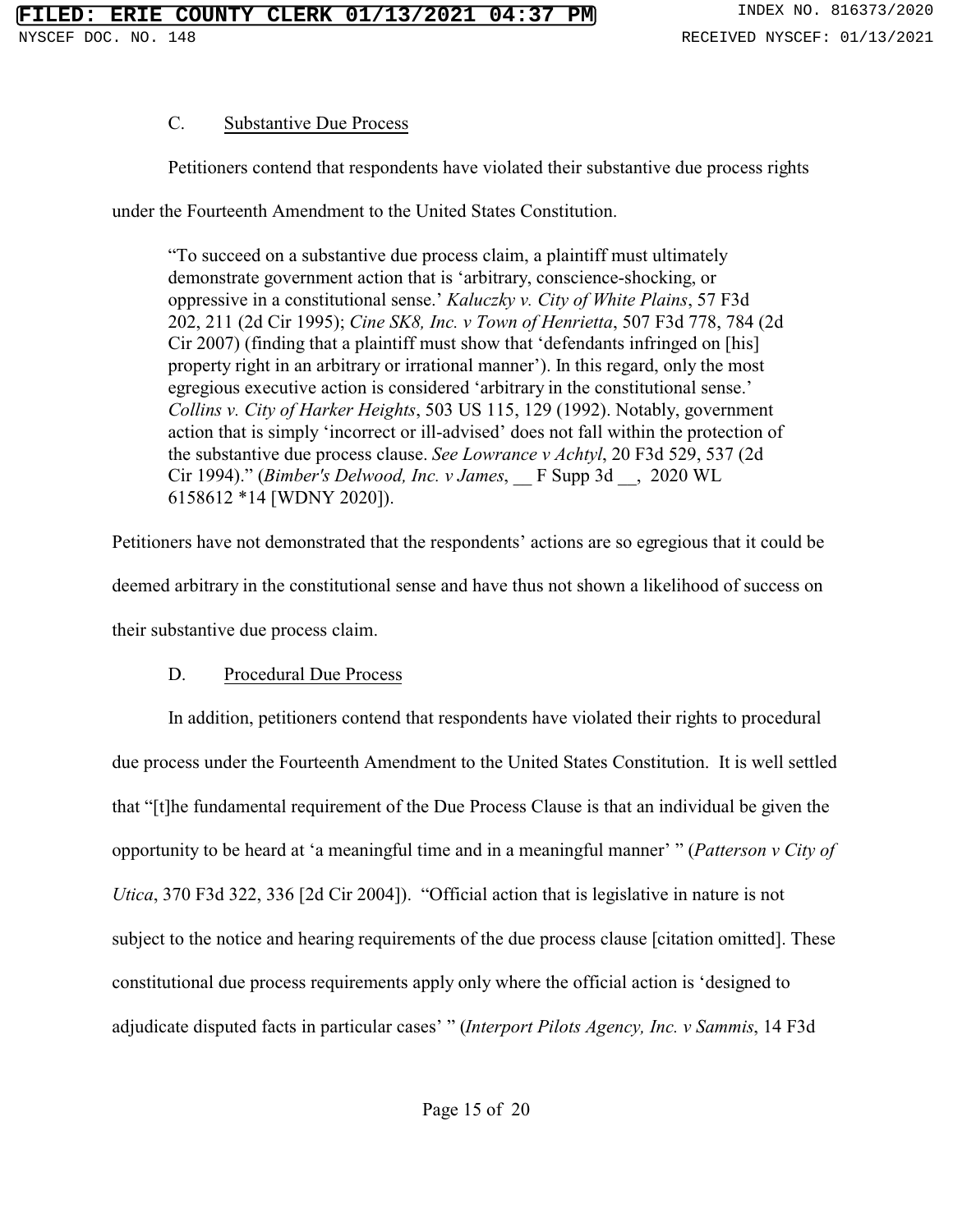133, 142 [2d Cir 1994], quoting *United States v Florida East Coast Ry. Co.*, 410 US 224, 245 [1973]). Thus, petitioners have not established a likelihood of success on their procedural due process cause of action.

# E. CPLR Article 78

Upon reviewing administrative action under CPLR Article 78, courts must uphold the administrative exercise of discretion unless it has no rational basis or is arbitrary and capricious (*Krug v City of Buffalo*, 34 NY3d 1094, 1096 [2019]; *Lemma v Nassau County Police Officer Indem. Bd.*, 31 NY3d 523, 528 [2018]). "The arbitrary or capricious test 'relates to whether a particular action should have been taken or is justified and whether the administrative action is without foundation in fact' " (*Pell v Bd. of Ed. of Union Free School Dist. No. 1 of Towns of Scarsdale and Mamaroneck, Westchester County*, 34 NY2d 222, 231 [1974 [internal citation omitted]).

Petitioners submitted the affirmation of Dr. Qanta A. Ahmed, a triple fellowship trained, board certified academic pulmonologist actively licensed to practice in the State of New York. Dr. Ahmed opined that the interaction of people at commercial establishments where COV1D-I9 protocols are being followed, including indoor dining, is not contributing to the spread of this disease. Despite Dr. Ahmed's affidavit, respondents have demonstrated enhanced risks related to indoor dining. COVID-19 transmission can occur through direct, indirect, or close contact with infected people through respiratory secretions of droplets or aerosols, which are expelled when an infected people talk, laugh, cough or sneeze. Indoor dining is unique in comparison to other regulated activities during the pandemic because patrons are not able to wear masks while eating and drinking.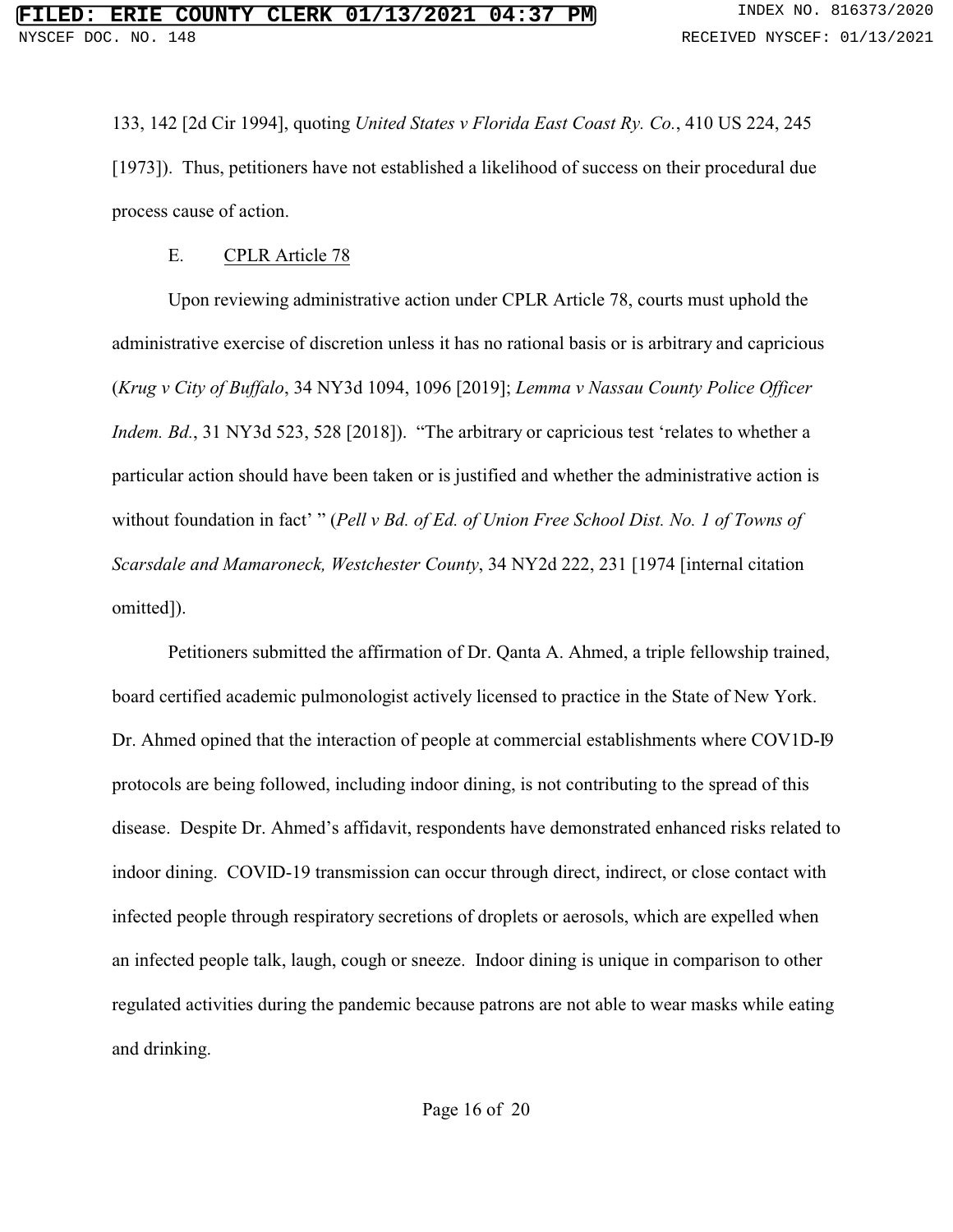There is no dispute that COVID-19 positivity rates have continued to rise in Western New York. Curiously, the most significant rise documented in the record occurred after the Orange Zone designation was made. Erie County's daily positivity rate reached 9.4 % on November 30, 2020, and the Western New York Region's 7-day rolling average positivity rate as of January 3, 2021 was 8.4 %, with the daily positive rate for January 3, 2021 at 10.2 %.

Such figures greatly exceed metrics previously set for Red Zone designation, much less Orange Zone designation. However, the DOH clearly is not relying upon such data for their designations, as much of the Western Region has no designation at all and portions of Erie County remain in the Yellow Zone. A lack of reliance on broad based regional data was further demonstrated at oral argument, when counsel for the parties discussed inconsistent designations statewide. Nonetheless, the Micro-Cluster Strategy eschews sole reliance on broad-based regional data; zones are to be designated after consideration of contact tracing, analysis of congregate facilities and "epidemiological factors, ZIP codes and other geopolitical or other common geographic subdivisions such as county, census tracts, or contiguous neighborhoods" (NYSCEF Doc. No. 80, pp. 3-4).

Petitioners rely heavily on information provided by Governor Cuomo at a December 11, 2020 press conference, showing that only 1.43 % of COVID-19 cases are traceable to restaurants and bars. The Governor referred to the information as "probably the most informative data." Respondents have shown that the contact tracing data relied upon by Governor Cuomo only accounted for approximately 20% of the total COVID-19 positive test results from September to November 2020, and an even smaller percentage of all positive test results maintained by the DOH. Furthermore, contact tracing data has been shown to be limited in a number of other ways.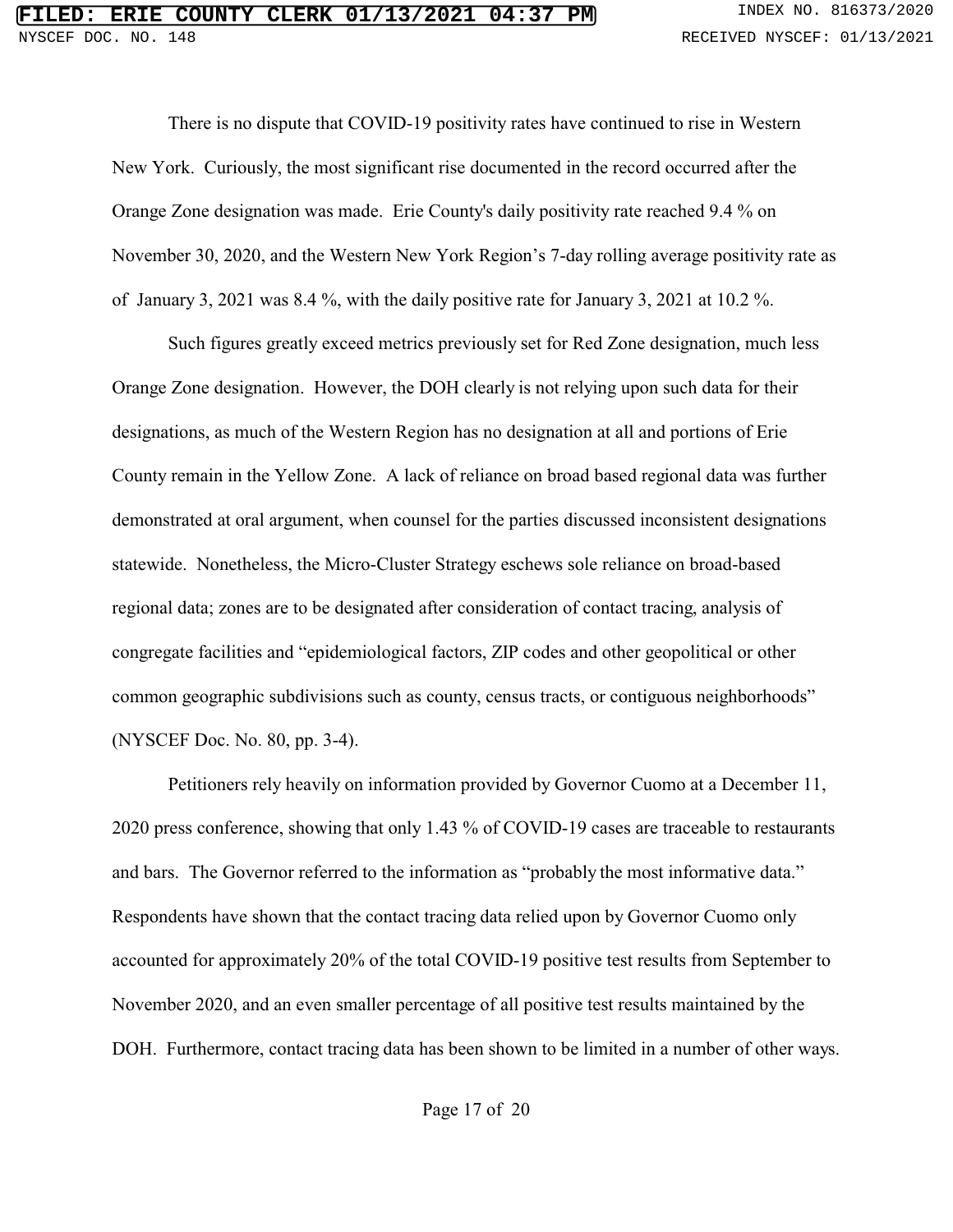Nora K. Yates, Director of the Center for Community Health at the DOH detailed numerous barriers to contact tracing, including privacy concerns, mistrust, apprehension, the unmet need for more information and support, fear of stigmatization, and mode-specific challenges, such as not having the appropriate devices, the ability to download an app and logistical challenges. While limitations with contract tracing casts doubt on the statistic relied upon by petitioners, it also undermines and inhibits the DOH's ability to properly designate specific areas under Micro-Cluster-strategy, which is premised upon the State's ability to identify areas of infection on a block by block basis.<sup>1</sup>

Considering the record presented, this court cannot find evidence that the State had a rational basis to designate portions of Erie County as an Orange Zone on November 18, 2020. On this issue, the court find a likelihood of success on the merits. The court also finds irreparable injury to petitioners in the absence of injunctive relief, and a balance of equities in their favor (*see Eastman Kodak Co. v Carmosino*, 77 AD3d 1434, 1435 [4th Dept 2010]). The loss of goodwill that corresponds with a viable business is not readily quantifiable and constitutes irreparable harm warranting the grant of preliminary injunctive relief. Petitioners have also demonstrated that the Orange Zone designation has caused loss of revenue, unemployment, potential foreclosure and hardship upon Erie County residents.

<sup>&</sup>lt;sup>1</sup> Furthermore, the most often cited statistic used to designate Red, Orange and Yellow Zones – the daily positive rate in a specified area, is calculated using the number of people tested as the denominator. With robust contact tracing, great numbers of potentially infected individuals are notified of possible contact with an infected person. If those people lack accompanying COVID-19 symptoms but are tested based only on the possible contact, a small percentage would be expected to test positive. On the other hand, with limited contact tracing, most people would not request to be tested until they develop potential COVID-19 symptoms, leading to a higher daily positive rate in the area.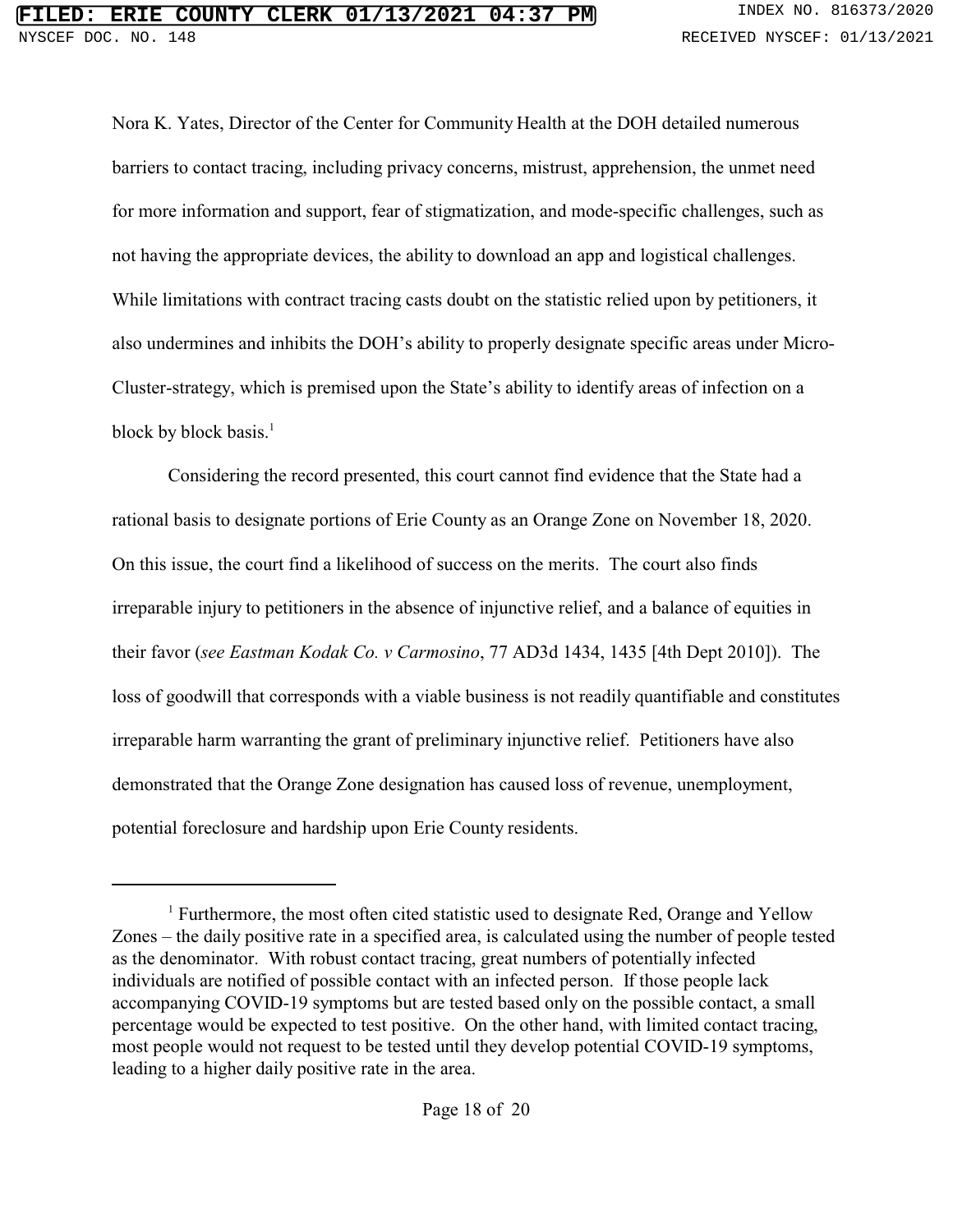The original petition was filed on December 24, 2020. On December 28, 2020, the court informally heard arguments regarding whether the court had authority to grant a temporary restraining order (TRO). After determining that the court did not have authority to grant a TRO, a briefing schedule was set and oral argument on the application for a preliminary injunction was scheduled for January 8, 2021 at 3:30 p.m. Petitioners e-filed additional papers in support of the petition on December 28, 2020. The proposed order to show cause was revised to remove the TRO and it was signed and entered on December 29, 2020. Respondents filed their opposing papers on January 6, 2021 and petitioners replied to that opposition on January 8, 2021.

Petitioners also filed an amended petition with supporting affidavits on January 8, 2021 that added additional petitioners to this proceeding. At oral argument, the respondents objected to the amended petition asserting that it was done without authority. This court must therefore address whether the relief granted herein applies only to the petitioners named in the original petition or if it also applies to the additional petitioners named in the amended petition.

In making that determination, the court has considered two factors. First, the original petition and the amended petition both contain a party identified as John Doe Corp., described as "an individual (or group of) licensed bar(s) and/or restaurant(s) operating in Erie County, New York, who are fearful of retribution by and from Respondents should their identities be disclosed publicly, but who is (are) otherwise qualified to act as a Petitioner in this proceeding." Respondents have not so far objected to the party identified as John Doe Corp. Second, respondents opposed the relief sought by all petitioners on identical grounds and have not